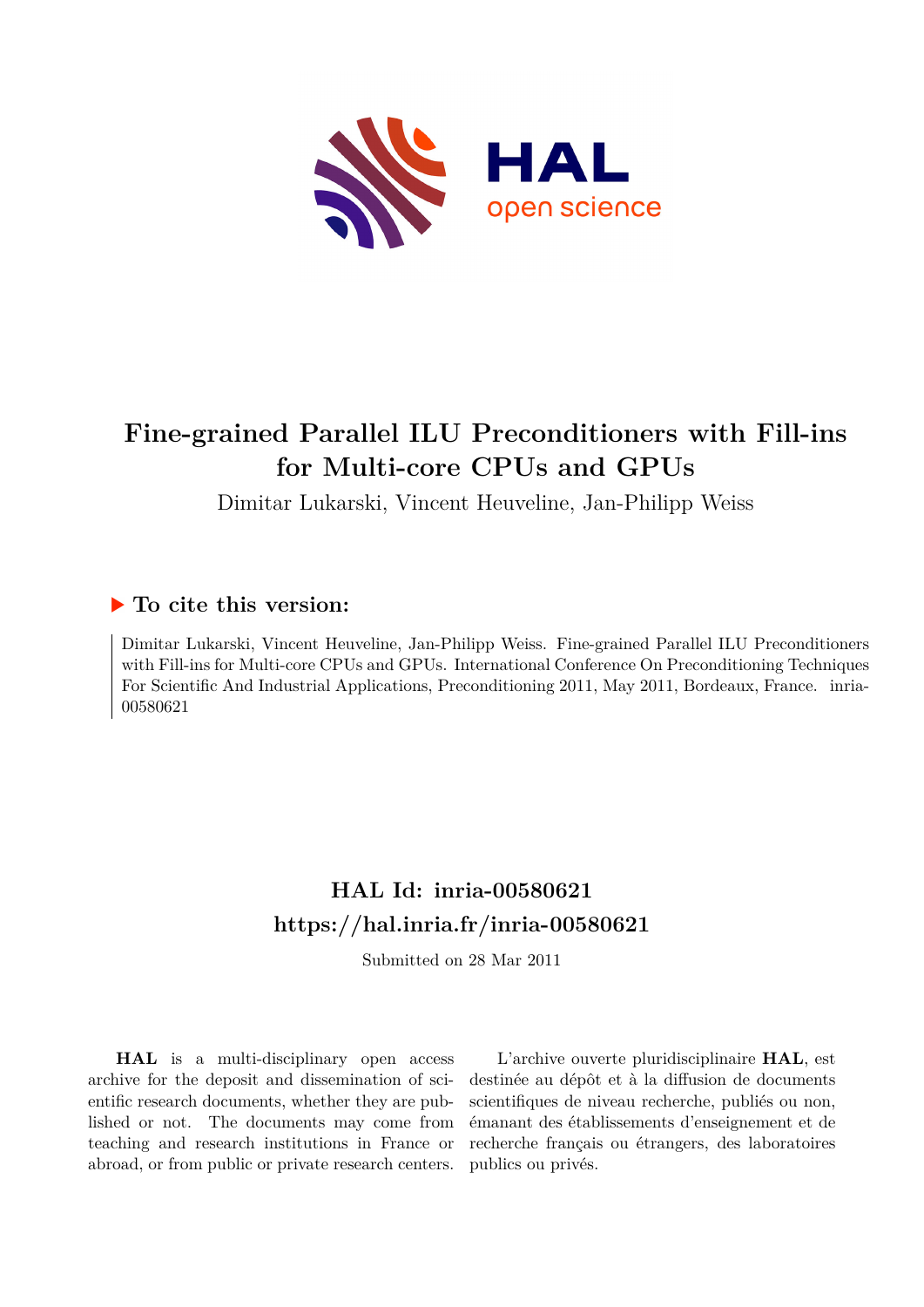### Fine-grained Parallel ILU Preconditioners with Fill-ins for Multi-core CPUs and GPUs

*List of authors:*

#### D. Lukarski<sup>1</sup>

V. Heuveline <sup>2</sup> J.-P. Weiss <sup>3</sup>

Numerical simulation and its huge computational demands require a close coupling between efficient mathematical methods and their hardware-aware implementation on emerging and highly parallel computing platforms. The paradigm shift towards manycore parallelism not only offers a high potential of computing capabilities but also comes up with urgent challenges in designing scalable, portable, and flexible software solutions. The latter point is closely related to adaptation, variation, and restructuring of algorithms and numerical schemes in order to be compliant with coarse- and fine-grained parallelism, hierarchical memory subsystems, heterogeneous platforms, and any kind of communication bottleneck. Numerical codes should not only be efficient and robust, but also future-proof with respect to the current dynamic landscape of hardware platforms and parallel programming environments. The goal of our work is to treat problems with great impact on science and humanities, e.g. in the domain of meteorology, medical engineering and energy research, can be modeled and solved. With efficient preconditioners the bounds of solvability can be pushed further beyond.

Complex problem domains and the need for high accuracy typically result in huge systems that are sparse, closely coupled, and with bad condition numbers. A classical choice for iterative solvers are Krylov subspace methods like *conjugate gradient* (CG) for symmetric and positive definite systems and the *generalized minimal residual* (GMRES) method. In both cases, the number of iterations depends on the condition number and grows polynomially in the problem size. Good preconditioners should fullfil several properties. First, they should mitigate the costs in terms of necessary iterations by restructuring the problem matrix and affecting its spectrum and condition number. Second, since in each iteration step an additional linear system has to be solved, the additional effort should not outweigh achieved benefits. Third – and this point is becoming much more important due to the development towards manycore computing platforms – the preconditioner has to comprise a high degree of parallelism. Fourth, the preconditioner should be applicable to a large class of problems where only minimal additional information is available on specific matrix properties. The latter point is particularly important for the inclusion of preconditioners into widely applicable solver suites. As experience shows, parallelism for preconditioners based on reduced couplings comes at the expense of reduced preconditioning efficiency. So preconditioning also means to find a trade-off between several aspects.

The HiFlow<sup>3</sup> finite element software tackles productivity and performance issues by its con-

<sup>1</sup>SRG New Frontiers in High Performance Computing, Engineering Mathematics and Computing Lab (EMCL), Karlsruhe Institute of Technology (KIT), Germany

 ${}^{2}$ Engineering Mathematics and Computing Lab (EMCL), Karlsruhe Institute of Technology (KIT), Germany <sup>3</sup>SRG New Frontiers in High Performance Computing, Engineering Mathematics and Computing Lab (EMCL), Karlsruhe Institute of Technology (KIT), Germany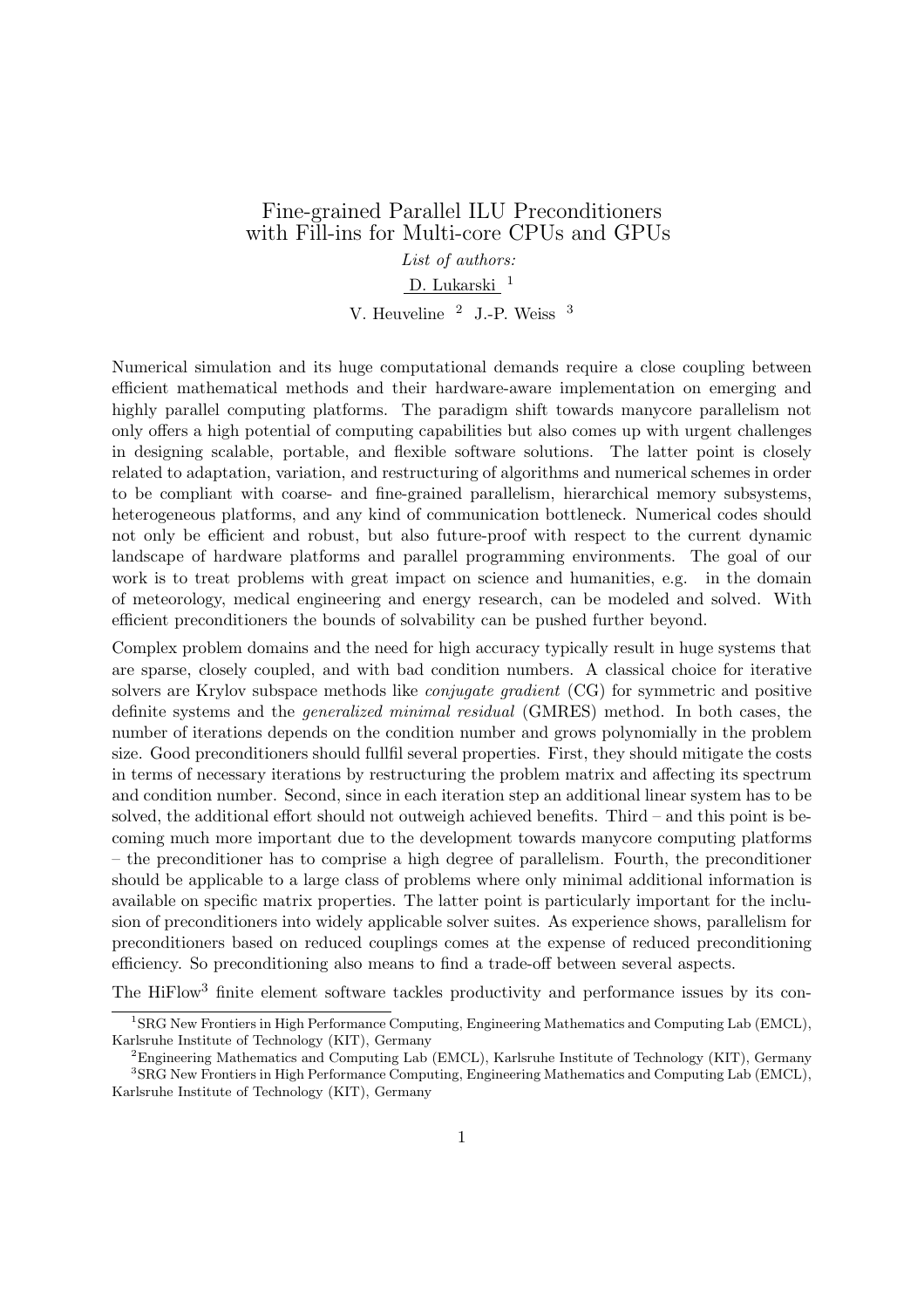ceptual approach [1]. Efficient numerical solvers are built on the basis of unified interfaces to different hardware platforms and parallel programming approaches in order to obtain modular and portable software solutions on emerging systems with heterogeneous configuration. With the concept of object-orientation in  $C++$ , the HiFlow<sup>3</sup> finite element software provides a flexible, generic, and modular framework for building efficient parallel solvers and preconditioners for partial differential equations of various types. It comprises a complete set of BLAS 1 and 2 linear algebra routines and data access routines for all platforms. For scalable and portable parallelism all solvers are built upon a two-level library. The linear algebra toolbox (LAtoolbox) orchestrates computations and communications across nodes by an MPI layer. Underneath, the local multi-platform linear algebra toolbox (lmpLAtoolbox) provides highly efficient and optimized implementations with backends to various platforms (e.g. CUDA, OpenMP, OpenCL) where parallelism is expressed by means of data parallelism. Further platforms can be added easily. The user can build modular solutions by utilizing unified interfaces on an abstract level. The same source code for the solver and the preconditioners can be used on several platforms including GPUs. The final choice of platform and particular implementation is taken at run-time. This approach enables user-friendly and scalable solutions in heterogeneous environments.

In this work we describe our efforts for building efficient preconditioning schemes for Krylov subspace iterative solvers in the context of the  $Hiflow<sup>3</sup>$  parallel finite element solver package [2]. Our main intention is to construct preconditioners with a high degree of parallelism. Structure and organisation of the HiFlow<sup>3</sup> software into several modules and communication layers with unified interfaces for the programmer allows to write a single code base that can be run across a wide range of parallel platforms including multi-core CPUs, graphics processing units (GPUs), and OpenCL-capable accelerators. Since GPU code should be scalable to thousands of threads, our approach is to identify parallelism on the level of blocks within block-decompositions and not only on the level of non-scalable parallel execution of blocks.

We consider preconditioners in block form based on additive matrix splittings like e.g. Gauß-Seidel and SOR, and multiplicative decompositions like incomplete LU (ILU). All our considered preconditioners are based on the block-wise decomposition into small sub-matrices. In both scenarios, typically a large amount of forward and backward sweeps in triangular solvers need to be performed. In order to harness parallelism within each block of the decomposition we use matrix reordering techniques like multi-coloring. For splitting-based methods (Gauß-Seidel, SOR) and ILU(0) without fill-ins the original matrix pattern is preserved. But before solving the preconditioned system, the matrix is reorganized such that diagonal blocks are diagonal itself. Then, inversion of the diagonal blocks is just an easy vector operation [3]. In the multicoloring approach sets of independent nodes – called colors – are identified. The number of colors depends on the mesh, the choice of finite element spaces, and on the problem dimension. A performance analysis for a convection-diffusion problem solved by Q1 and Q2 elements in two and three dimensions is presented in [4]. The scalability and efficiency of our approach has been proven in [3, 5].

Furthermore, we allow fill-ins in the  $ILU(p)$  method for achieving higher level of coupling with increased efficiency. Here, we consider two algorithms for parallelism: *level-scheduling*